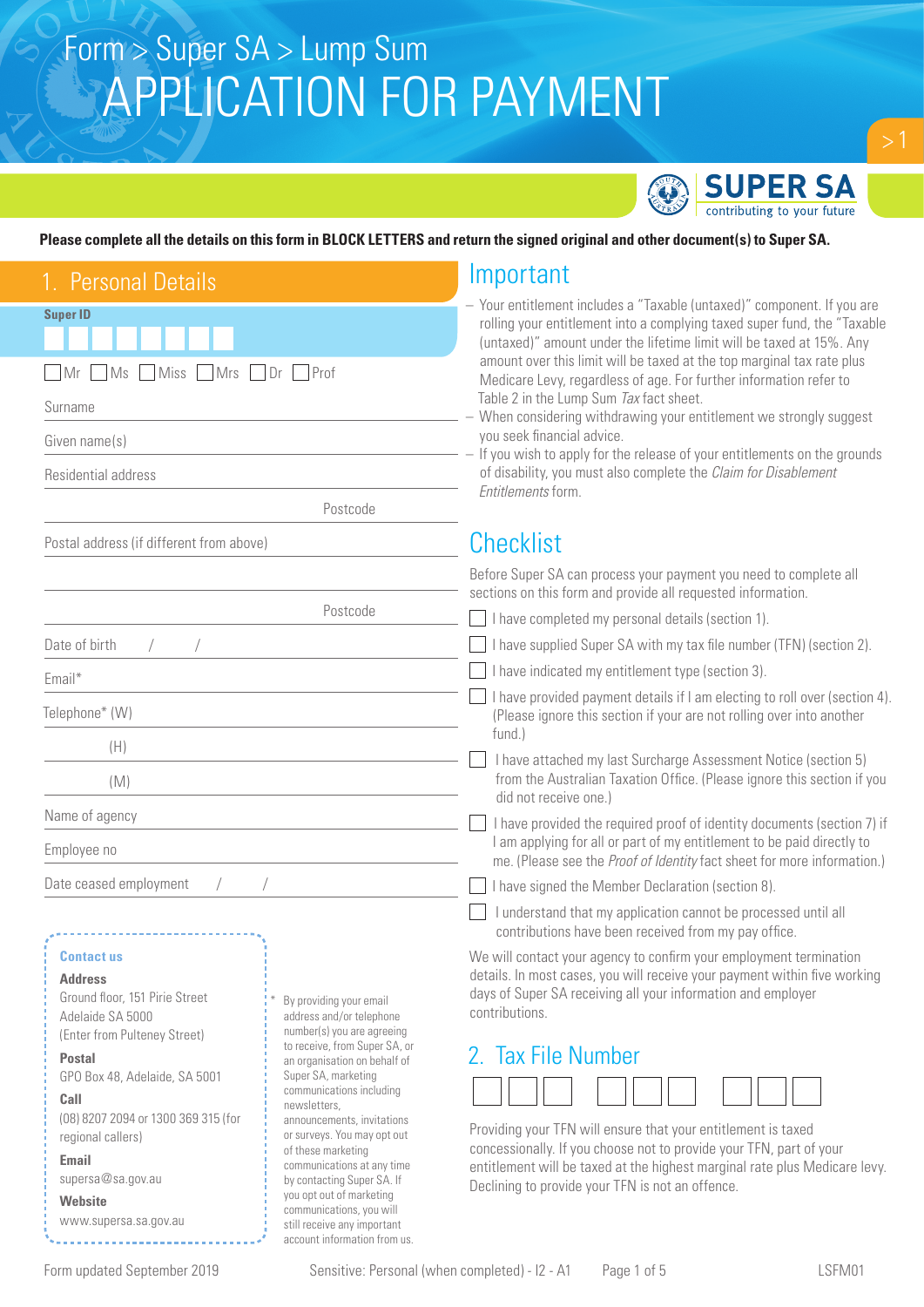

 $> 2$ 

### **Please complete all the details on this form in BLOCK LETTERS and return the signed original and other document(s) to Super SA.**

## 3. Type of Entitlement Applied For

## **RETIREMENT**

**I am aged 55 or over and RETIRED from the SA public sector and:**

I have/have not permanently retired from the workforce (Please delete whichever is not applicable).

Please tick at least one of the following options:

- I wish to have my entitlement paid directly to me. (Please ensure you comply with section 7.) **Please note:**
	- Entitlements taken in cash are subject to applicable tax rates which are determined by your Commonwealth Government preservation age.
	- In accordance with Commonwealth Government legislation if your entitlement includes a rollover from a complying super fund, any preserved component cannot be taken in cash until you have reached your preservation age and permanently retired from the workforce.

### **Important**

If you wish to nominate a new bank account for your benefit to be paid to, we require you to provide a bank statement (eg printed statement or online statement from a bank or credit union) for the account. These statements need to be current (ie less than 12 months old) and must show your BSB, account number and your full name on the account.

**Please note** payments cannot be made to third party accounts, credit cards or overseas accounts. Super SA does not accept responsibility for rejection of transfer due to incorrect account details being provided by you.

### **Electronic transfer of funds**

Complete this section if you wish to have all or part of your entitlement paid directly to you via electronic funds transfer.

#### **Complete the following:**

Name of financial institution

| <u>NAME OF MIT IN A MISSING ON A</u><br><b>Branch</b> |                                                                                                                                                                                                                                                                                                                                                                                |                                                                                                                                                                                  |  |  |  |
|-------------------------------------------------------|--------------------------------------------------------------------------------------------------------------------------------------------------------------------------------------------------------------------------------------------------------------------------------------------------------------------------------------------------------------------------------|----------------------------------------------------------------------------------------------------------------------------------------------------------------------------------|--|--|--|
|                                                       |                                                                                                                                                                                                                                                                                                                                                                                |                                                                                                                                                                                  |  |  |  |
|                                                       | <b>BSB</b> number (compulsory)<br>Account number                                                                                                                                                                                                                                                                                                                               | When completing your account details, please use<br>numbers only. Characters and symbols will not be<br>recognised. For more information, contact your<br>financial institution. |  |  |  |
|                                                       | I wish to roll over my entitlement into the Super SA Flexible Rollover Product (min \$1,500).<br>Please also complete an Application to Purchase form available in the Flexible Rollover Product PDS.                                                                                                                                                                          |                                                                                                                                                                                  |  |  |  |
|                                                       | I wish to roll over my entitlement into the Super SA Income Stream (min \$30,000).<br>Please note: to purchase an Income Stream you must also have reached your Commonwealth Government<br>preservation age, which ranges from 55-60 depending on the year you were born.<br>Please also complete an Application to Purchase form available in the Super SA Income Stream PDS. |                                                                                                                                                                                  |  |  |  |
|                                                       | I wish to roll over my entitlement into another complying super fund. (Please ensure you complete<br>section 4.)<br>Please note: to purchase an Income Stream you must also have reached your Commonwealth Government<br>preservation age, which ranges from 55-60 depending on the year you were born.                                                                        |                                                                                                                                                                                  |  |  |  |
|                                                       | I wish to roll over part of my entitlement into another complying super fund and receive the<br>remaining balance by cheque (net of tax).<br>Please ensure you comply with section 7 and complete section 4.                                                                                                                                                                   |                                                                                                                                                                                  |  |  |  |
|                                                       | I have a surcharge liability or a Division 293 liability and wish to withhold part of my entitlement to<br>pay my final liability when it becomes due. (Please ensure you complete section 5 or 6, as applicable.)                                                                                                                                                             |                                                                                                                                                                                  |  |  |  |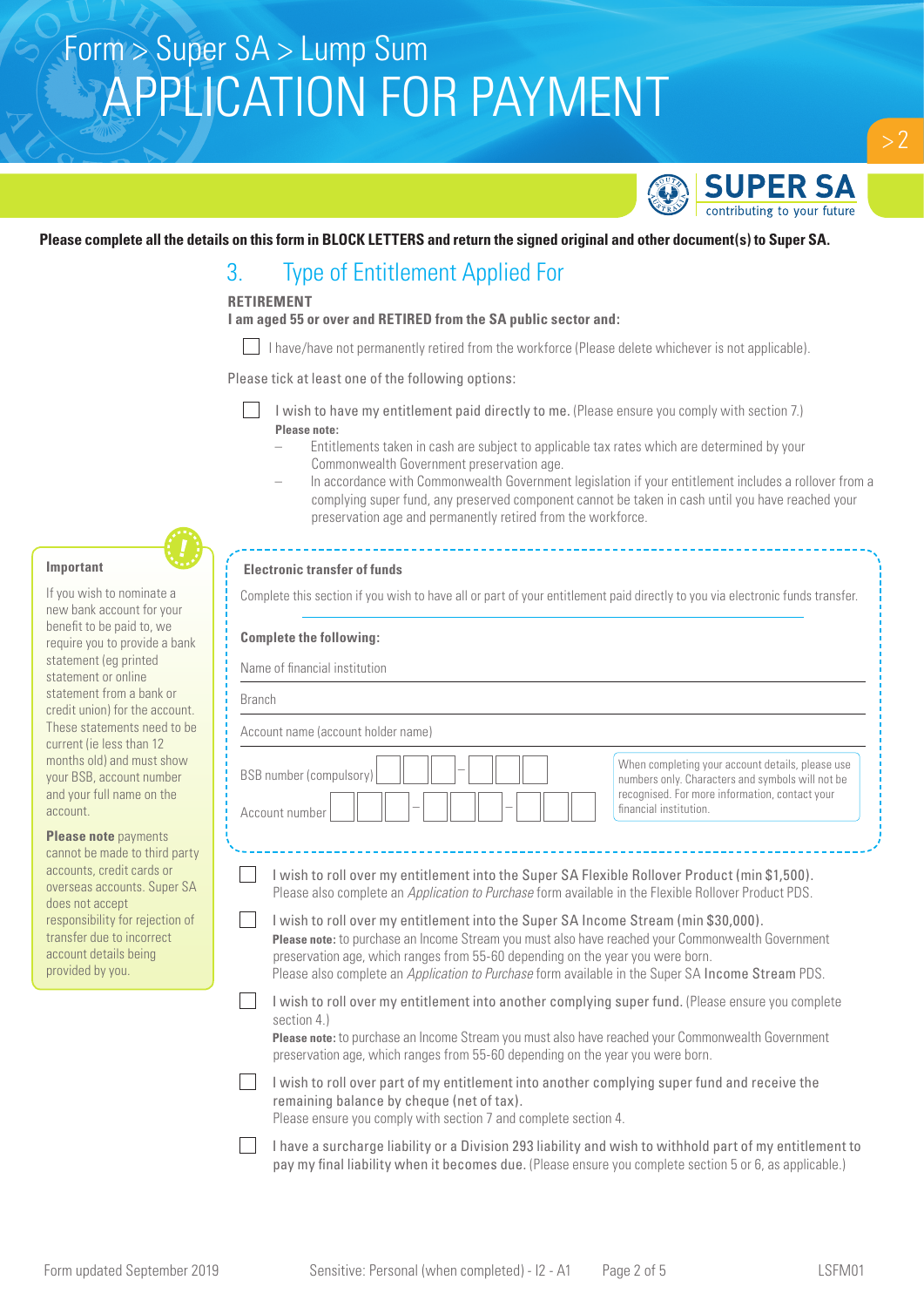

### **Please complete all the details on this form in BLOCK LETTERS and return the signed original and other document(s) to Super SA.**

#### **RESIGNATION**

**I am under age 55 and I have RESIGNED from the SA public sector and:** 

- I I wish to preserve my entitlement in the Lump Sum Scheme.
- I wish to roll over my entitlement into the Super SA Flexible Rollover Product (min \$1,500). (Please also complete an *Application to Purchase* form available in the Flexible Rollover Product PDS.)
- I wish to roll over my entitlement into another complying super fund. (Please ensure you complete section 4.)
- **Co-contribution Accounts and/or preserved component**

In accordance with Commonwealth Government legislation, if your entitlement includes a co-contribution amount or a rollover from a complying super fund with a preserved component, the co-contribution amount and any other preserved components cannot be taken in cash until you have reached your Commonwealth Government preservation age and permanently retired from the workforce. If you have a Co-contribution Account or if your Rollover Account includes a preserved component and you have not permanently retired from the workforce this amount must be rolled over to a complying super fund. Please complete section 4 on the next page.

I wish to receive my unpreserved accounts and roll over my reduced employer benefit and any other preserved accounts to another complying super fund. (Please ensure you complete section 4 and comply with section 7.) For your entitlement to be paid under this

circumstance, your application must be received within 3 months of your resignation.

- I wish to receive my unpreserved accounts and keep my reduced employer benefit and any other preserved accounts with Super SA. (Please ensure you comply with section 7.) For your entitlement to be paid under this circumstance, your application must be received within 3 months of your resignation.
- $\Box$  I have a surcharge liability or a Division 293 liability and wish to withhold part of my entitlement to pay my final liability when it becomes due. (Please ensure you complete section 5 and/or 6, as applicable.)

## **DISABILITY**

### **I wish to apply for my entitlement on the grounds of a DISABILITY:**

Either you or your employer must have obtained approval from the Super SA Board BEFORE your employment is terminated.

- You must also complete a *Claim for Disablement Entitlements* form.
- You are responsible for any doctor's fees charged for the completion of the medical report section of the *Claim for Disablement Entitlements* form.
- If you are intending to roll over your entitlement please complete section 4.
- If you are applying for all or part of your entitlement to be paid directly to you please provide the required proof of identity documents.
- With the prior approval of the Super SA Board I have terminated, or intend to terminate, my employment due to my  $\mathbf{1}$ disability.
- I previously resigned from my employment and now wish to claim my preserved entitlement due to TOTAL and PERMANENT incapacity for work.
- $\vert \vert$  I wish to roll over my entitlement into the Super SA Flexible Rollover Product (minimum amount \$1,500). Please also complete an *Application to Purchase* form available in the Flexible Rollover Product PDS.
- I wish to roll over my entitlement into the Super SA Income Stream (minimum amount \$30,000). Please also complete an *Application to Purchase* form available in the Income Stream PDS.
- I have a surcharge liability or a Division 293 liability and wish to withhold part of my entitlement to pay my final liability when it becomes due. Please complete section 5 and/or 6, as applicable.
- I have Death and Total and Permanent Disablement Insurance through Triple S. **Please note: You will need to make a separate claim for your Triple S Total and Permanent Disablement Insurance. Download the Triple S** *Claim for Disablement Entitlements* **form from the Super SA website, www.supersa.sa.gov.au.**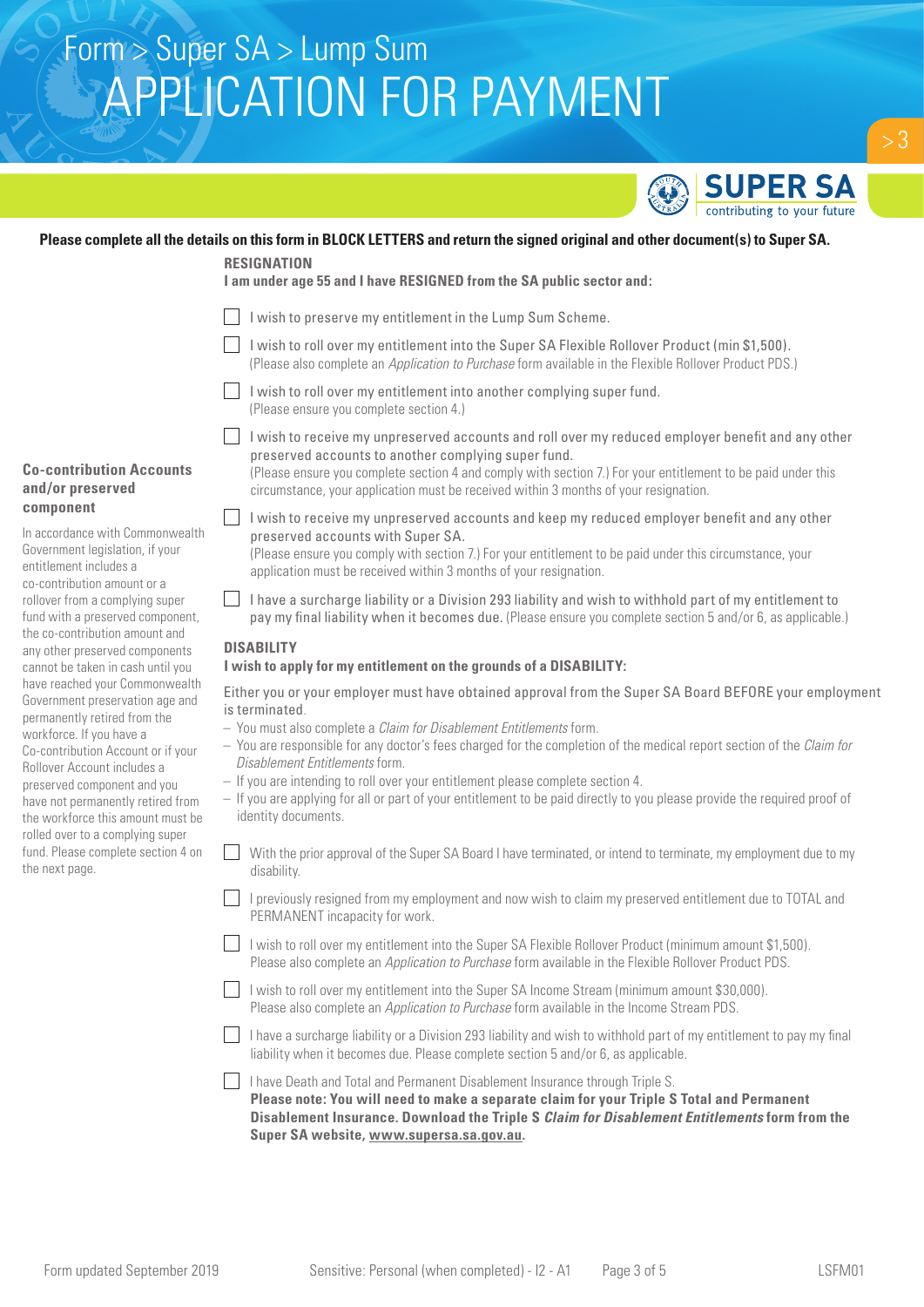

## **Please complete all the details on this form in BLOCK LETTERS and return the signed original and other document(s) to Super SA.**

# 4. Request to Roll Over an Entitlement into Another Complying Super Fund

Please complete this section if you want to roll over any part of your entitlement into another complying super fund. All rollover payments will be forwarded direct to the fund you nominate below.

Name of rollover fund

All SMSF (Self Managed Super Fund) payments will be sent c/- the Fund details, as registered with the Taxation Office. Please ensure that this information is up to date.

New policy/member number

Rollover fund ABN

Rollover fund USI

If your fund has no USI then please provide the following information:

Cheques to be made payable to

Postal address of rollover fund

Postcode in the property of the property of the property of the property of the property of the property of the property of the property of the property of the property of the property of the property of the property of th

#### **Rollover payment details**

If you wish to roll over a portion of your entitlement and receive a cheque from Super SA for the remaining portion, please enter the details below and complete section 7.

Amount to be rolled over \$

*If you wish to roll over your entitlement to more than one fund, please attach the relevant documentation to this application. Note: If we are unable to verify that the rollover super fund is a complying fund, we will require you to provide a letter of compliance from the fund.* 

## 5. Request to Withhold an Amount for Surcharge Purposes

#### **You only need to complete this section if you received a Surcharge Assessment Notice from the Australian Taxation Office (ATO).**

Please attach a copy of your Surcharge Assessment Notice for confirmation of your liability.

| I estimate my final surcharge liability to be \$             | . Please retain this amount in the scheme for |
|--------------------------------------------------------------|-----------------------------------------------|
| payment of my final surcharge liability when it becomes due. |                                               |

For more information on how to estimate your surcharge liability please refer to the ATO website www.ato.gov.au

Note: If you do not contact us to pay to you the liability within two years of leaving the SA public sector, Super SA may pay the withheld amount directly to you, or if the amount is subject to preservation, to your nominated rollover fund.

## 6. Request to Withhold an Amount for Division 293 Purposes

**You only need to complete this section if you received a Division 293 Notice from the Australian Taxation Office.**  Please attach a copy of your Division 293 Notice of Assessment for confirmation of your liability.

| I estimate my final Division 293 liability to be \$       | . Please retain this amount in the scheme for |
|-----------------------------------------------------------|-----------------------------------------------|
| payment of my Division 293 liability when it becomes due. |                                               |

For more information on how to estimate your Division 293 liability please refer to the ATO website www.ato.gov.au. Note: If you do not contact us to pay to you the liability within two years of leaving the SA public sector, Super SA may pay the withheld amount directly to you, or if the amount is subject to preservation, to your nominated rollover fund.